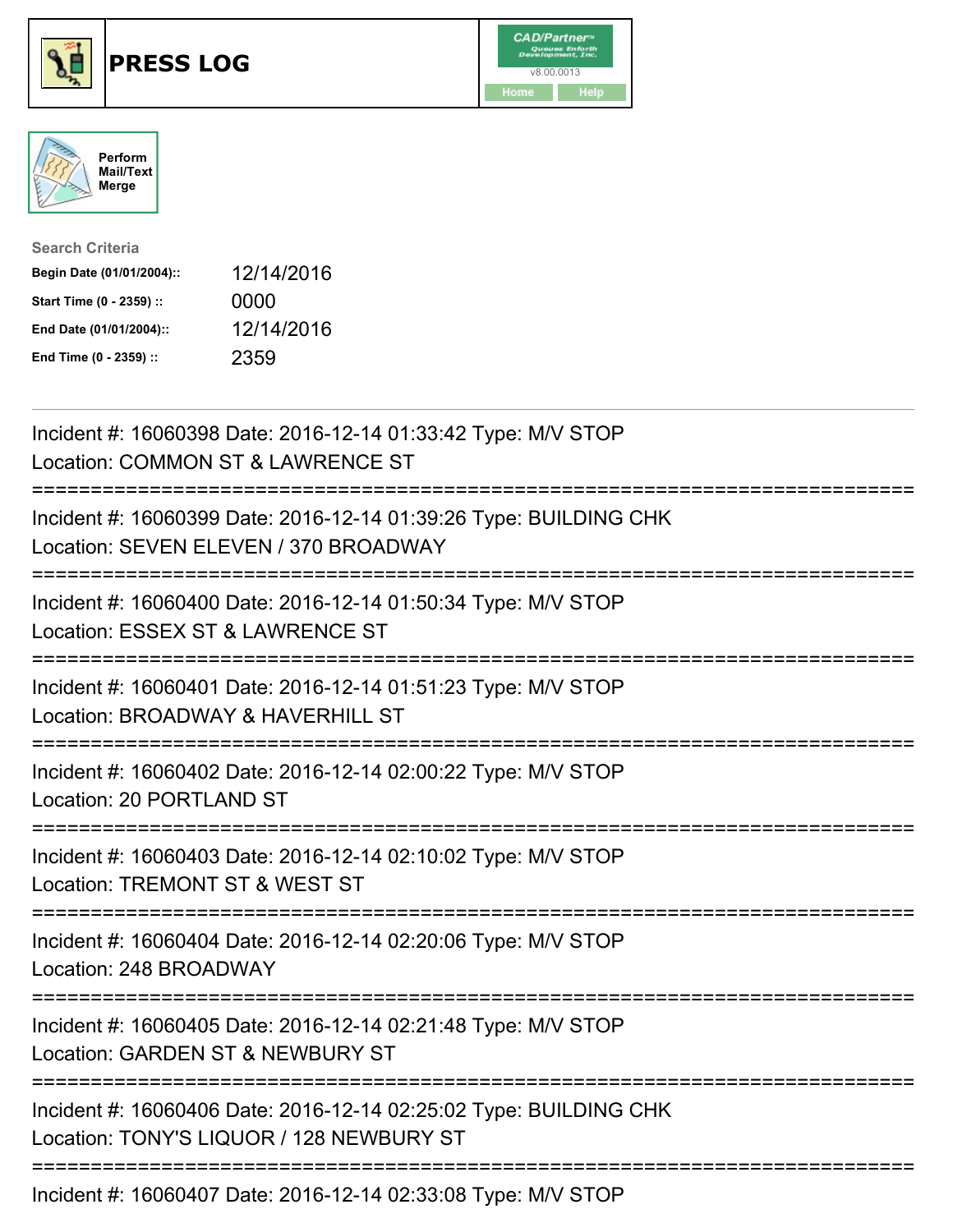Location: E HAVERHILL ST & HIGH ST =========================================================================== Incident #: 16060408 Date: 2016-12-14 02:34:43 Type: M/V STOP Location: RECOVERD STOLEN / BAILEY ST & PARKER ST =========================================================================== Incident #: 16060410 Date: 2016-12-14 02:40:51 Type: M/V STOP Location: HAVERHILL ST & WEST ST =========================================================================== Incident #: 16060409 Date: 2016-12-14 02:41:54 Type: DISABLED MV Location: SHOWCASE CINEMA / 141 WINTHROP AV =========================================================================== Incident #: 16060411 Date: 2016-12-14 02:42:19 Type: SUS PERS/MV Location: 27 EMERALD AV =========================================================================== Incident #: 16060412 Date: 2016-12-14 02:44:39 Type: BUILDING CHK Location: BELLIA'S SALON 2000 / 26 JACKSON ST =========================================================================== Incident #: 16060413 Date: 2016-12-14 02:46:35 Type: BUILDING CHK Location: HAFFNERS GAS STATION / 469 HAVERHILL ST =========================================================================== Incident #: 16060414 Date: 2016-12-14 02:51:38 Type: BUILDING CHK Location: HALLENAN AV & TUDOR AV =========================================================================== Incident #: 16060415 Date: 2016-12-14 03:04:44 Type: M/V STOP Location: 50 CANAL ST =========================================================================== Incident #: 16060416 Date: 2016-12-14 03:15:37 Type: BUILDING CHK Location: 105 AMES ST =========================================================================== Incident #: 16060417 Date: 2016-12-14 03:36:01 Type: SUS PERS/MV Location: SAM'S FOOD STORE / 389 BROADWAY =========================================================================== Incident #: 16060418 Date: 2016-12-14 03:45:37 Type: M/V STOP Location: FERRY ST & MANN ST =========================================================================== Incident #: 16060419 Date: 2016-12-14 03:49:31 Type: M/V STOP Location: HAMPSHIRE =========================================================================== Incident #: 16060420 Date: 2016-12-14 04:16:47 Type: BUILDING CHK Location: SHOWCASE CINEMA / 141 WINTHROP AV =========================================================================== Incident #: 16060421 Date: 2016-12-14 07:15:07 Type: STOL/MV/PAS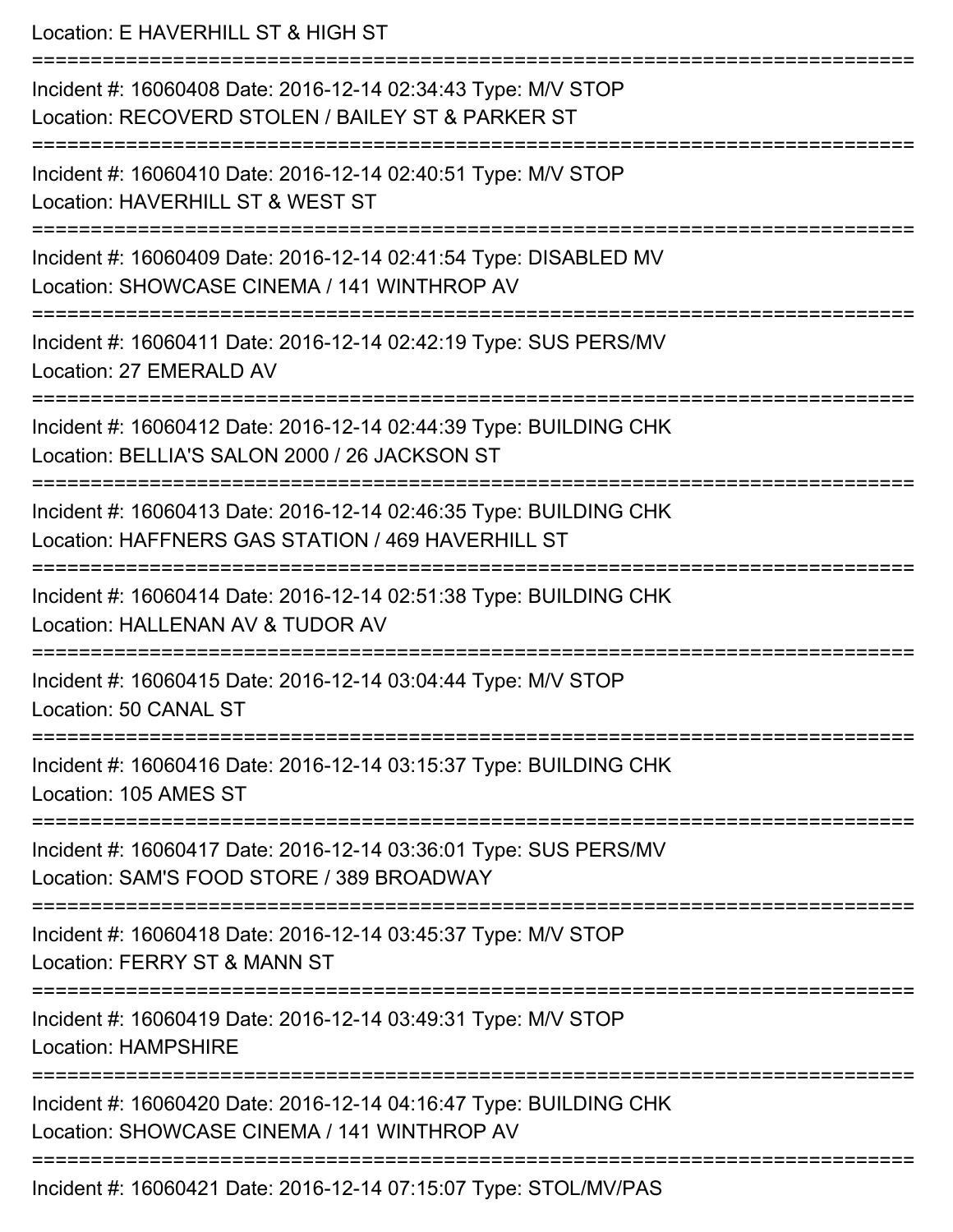| Incident #: 16060422 Date: 2016-12-14 07:16:14 Type: GUN CALL<br>Location: 600 BROADWAY #331                                     |
|----------------------------------------------------------------------------------------------------------------------------------|
| Incident #: 16060423 Date: 2016-12-14 07:57:37 Type: AUTO ACC/NO PI<br>Location: JEFFERSON ST & MT VERNON ST                     |
| Incident #: 16060424 Date: 2016-12-14 08:07:50 Type: UNWANTEDGUEST<br>Location: 117 BERKELEY ST                                  |
| Incident #: 16060425 Date: 2016-12-14 08:11:12 Type: AUTO ACC/NO PI<br>Location: COMMON ST & HAMPSHIRE ST                        |
| Incident #: 16060426 Date: 2016-12-14 08:24:49 Type: ALARMS<br>Location: 136 WATER ST                                            |
| Incident #: 16060427 Date: 2016-12-14 09:01:24 Type: MV/BLOCKING<br>Location: 155 HAVERHILL ST                                   |
| Incident #: 16060428 Date: 2016-12-14 09:27:26 Type: FRAUD<br>Location: 143 WILLOW ST                                            |
| Incident #: 16060429 Date: 2016-12-14 09:47:40 Type: INVEST CONT<br>Location: 15 UNION STREET                                    |
| Incident #: 16060430 Date: 2016-12-14 10:06:46 Type: DRUG VIO<br>Location: 15 UNION ST                                           |
| Incident #: 16060431 Date: 2016-12-14 10:07:29 Type: NOISE ORD<br>Location: 42 IRENE ST FL 2                                     |
| Incident #: 16060432 Date: 2016-12-14 10:10:51 Type: M/V STOP<br>Location: 1KX183 / BRADFORD ST & BROADWAY                       |
| Incident #: 16060433 Date: 2016-12-14 10:15:26 Type: M/V STOP<br>Location: M97 / 236 BROADWAY                                    |
| Incident #: 16060434 Date: 2016-12-14 10:15:59 Type: CK WELL BEING<br>Location: TACO BELL / 79 WINTHROP AV                       |
| ----------------------------<br>-------------------------------<br>Incident #: 16060435 Date: 2016-12-14 10:16:32 Type: M/V STOP |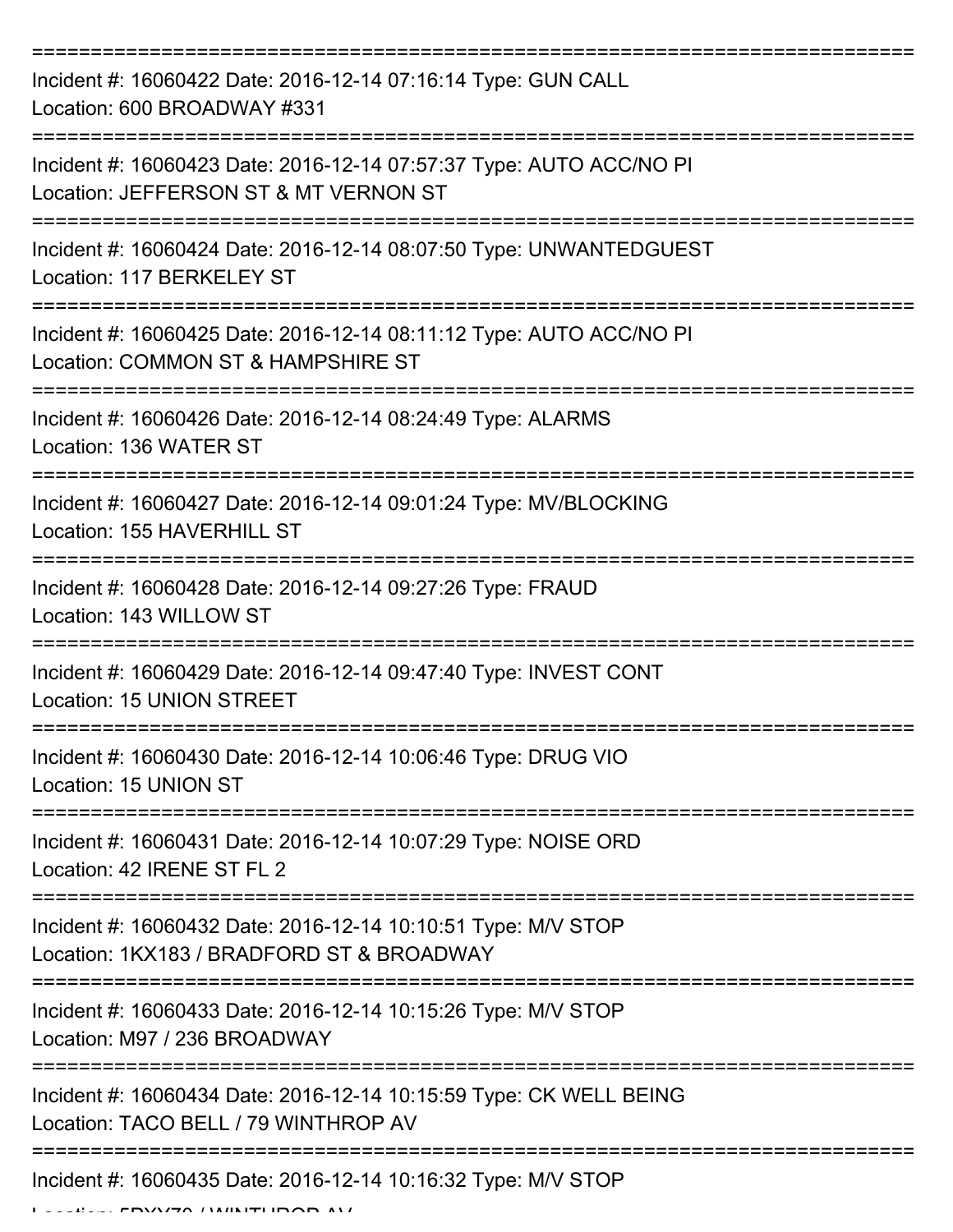| Incident #: 16060436 Date: 2016-12-14 10:25:04 Type: M/V STOP<br>Location: CORNISH ST & KNOX ST                         |
|-------------------------------------------------------------------------------------------------------------------------|
| Incident #: 16060437 Date: 2016-12-14 10:27:46 Type: TOW/REPOSSED<br>Location: 107 CHESTER ST                           |
| Incident #: 16060438 Date: 2016-12-14 10:41:37 Type: M/V STOP<br>Location: 205 BROADWAY                                 |
| Incident #: 16060439 Date: 2016-12-14 10:50:59 Type: ALARM/BURG<br>Location: 9 SUMMER ST #S703                          |
| Incident #: 16060440 Date: 2016-12-14 10:51:57 Type: M/V STOP<br>Location: 89 BELKNAP ST                                |
| Incident #: 16060441 Date: 2016-12-14 10:52:46 Type: INVEST CONT<br>Location: 172 LAWRENCE ST                           |
| Incident #: 16060442 Date: 2016-12-14 10:54:33 Type: 209A/SERVE<br><b>Location: 19 BENNINGTON ST</b>                    |
| Incident #: 16060443 Date: 2016-12-14 10:58:14 Type: CK WELL BEING<br>Location: 15 UNION ST #BLDG 5 FL UNIT 15          |
| Incident #: 16060444 Date: 2016-12-14 10:58:55 Type: AUTO ACC/NO PI<br>Location: 248 BROADWAY                           |
| Incident #: 16060445 Date: 2016-12-14 11:03:53 Type: INVESTIGATION<br>Location: COMMONWEALTH MOTORS / 1 COMMONWEALTH DR |
| Incident #: 16060446 Date: 2016-12-14 11:31:36 Type: M/V STOP<br>Location: 83 MYRTLE ST                                 |
| Incident #: 16060447 Date: 2016-12-14 11:42:37 Type: CK WELL BEING<br>Location: 210 MERRIMACK ST                        |
| Incident #: 16060448 Date: 2016-12-14 11:48:13 Type: M/V STOP<br>Location: COMMON ST & NEWBURY ST                       |
| Incident #: 16060449 Date: 2016-12-14 11:52:30 Type: BUILDING CHK                                                       |

Location: 47 BDANEODN ST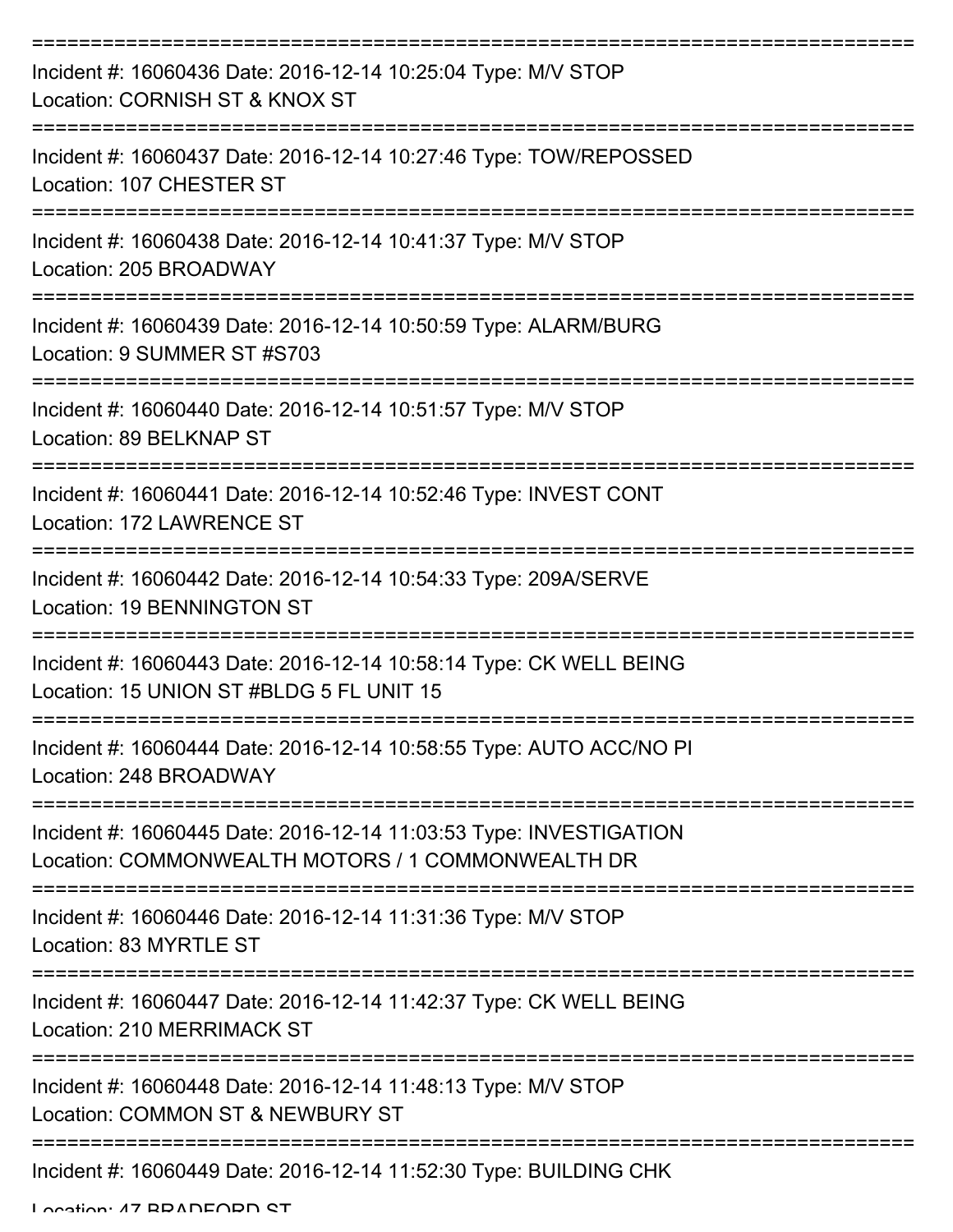| Incident #: 16060450 Date: 2016-12-14 12:18:34 Type: MV/BLOCKING<br>Location: 283 MERRIMACK ST                    |
|-------------------------------------------------------------------------------------------------------------------|
| Incident #: 16060451 Date: 2016-12-14 12:27:16 Type: M/V STOP<br>Location: COMMON ST & JACKSON ST                 |
| Incident #: 16060452 Date: 2016-12-14 12:44:20 Type: FRAUD<br>Location: 290 MERRIMACK ST                          |
| Incident #: 16060453 Date: 2016-12-14 12:44:52 Type: FRAUD<br>Location: 290 MERRIMACK ST                          |
| ===============<br>Incident #: 16060454 Date: 2016-12-14 12:47:22 Type: DOMESTIC/PAST<br>Location: 34 OREGON AV   |
| Incident #: 16060455 Date: 2016-12-14 12:52:09 Type: HIT & RUN M/V<br>Location: HOWARD ST & PLEASANT ST           |
| Incident #: 16060456 Date: 2016-12-14 13:11:10 Type: INVEST CONT<br>Location: 309 AMES ST                         |
| Incident #: 16060457 Date: 2016-12-14 13:28:45 Type: M/V STOP<br>Location: ERVING AV & LAWRENCE ST                |
| Incident #: 16060458 Date: 2016-12-14 13:28:50 Type: MAL DAMAGE<br>Location: 38 NEWTON ST                         |
| Incident #: 16060459 Date: 2016-12-14 13:38:31 Type: SUS PERS/MV<br>Location: 238 WATER ST                        |
| Incident #: 16060460 Date: 2016-12-14 13:50:03 Type: HIT & RUN M/V<br>Location: HENNESSEY SCHOOL / 122 HANCOCK ST |
| Incident #: 16060461 Date: 2016-12-14 13:55:41 Type: M/V STOP<br>Location: CANAL ST & UNION ST                    |
| Incident #: 16060462 Date: 2016-12-14 14:09:15 Type: M/V STOP<br>Location: 3TT765 / BROADWAY & LOWELL ST          |
| Incident #: 16060463 Date: 2016-12-14 14:44:06 Type: ALARM/BURG                                                   |

Location: 36 SOUTH ST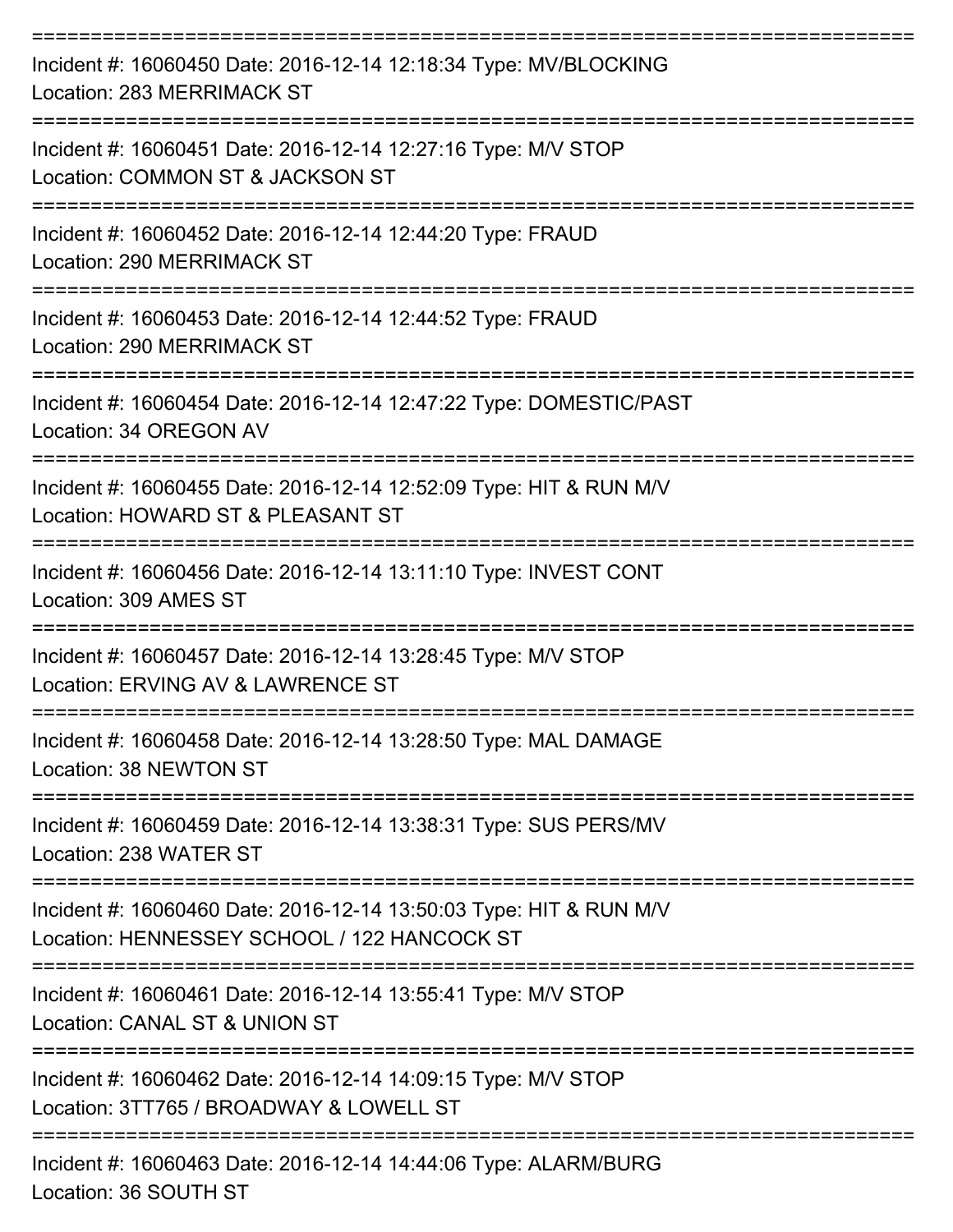| Incident #: 16060464 Date: 2016-12-14 14:44:35 Type: INVEST CONT<br>Location: 65 PARK ST                                               |  |
|----------------------------------------------------------------------------------------------------------------------------------------|--|
| Incident #: 16060465 Date: 2016-12-14 14:50:05 Type: ABAND MV<br>Location: 437 ANDOVER ST                                              |  |
| Incident #: 16060466 Date: 2016-12-14 14:58:12 Type: COURT DOC SERVE<br>Location: 120 COLONIAL RD<br>=========================         |  |
| Incident #: 16060467 Date: 2016-12-14 15:11:22 Type: M/V STOP<br>Location: 5FL197 / CRAWFORD ST & N PARISH RD<br>:==================== |  |
| Incident #: 16060468 Date: 2016-12-14 15:11:24 Type: ALARM/BURG<br>Location: 4 RIVERVIEW PL<br>==============================          |  |
| Incident #: 16060469 Date: 2016-12-14 15:17:42 Type: COURT DOC SERVE<br>Location: 19 CUSTER ST                                         |  |
| Incident #: 16060470 Date: 2016-12-14 15:19:04 Type: MAL DAMAGE<br>Location: 35 LYNN ST                                                |  |
| Incident #: 16060471 Date: 2016-12-14 15:21:11 Type: DRUG OVERDOSE<br>Location: 922 ESSEX ST                                           |  |
| Incident #: 16060472 Date: 2016-12-14 15:31:14 Type: COURT DOC SERVE<br>Location: 351 HAMPSHIRE ST                                     |  |
| Incident #: 16060473 Date: 2016-12-14 15:39:08 Type: M/V STOP<br>Location: NH 3992707 / 582 HAVERHILL ST                               |  |
| Incident #: 16060475 Date: 2016-12-14 16:02:53 Type: DISTURBANCE<br>Location: 12 METHUEN ST FL 2                                       |  |
| Incident #: 16060474 Date: 2016-12-14 16:04:34 Type: M/V STOP<br>Location: BRADFORD ST & BROADWAY                                      |  |
| Incident #: 16060476 Date: 2016-12-14 16:07:18 Type: 209A/SERVE<br>Location: 53 MANN ST                                                |  |
| Incident #: 16060477 Date: 2016-12-14 16:13:27 Type: AUTO ACC/PI<br>Location: CUSTER ST & PROSPECT ST                                  |  |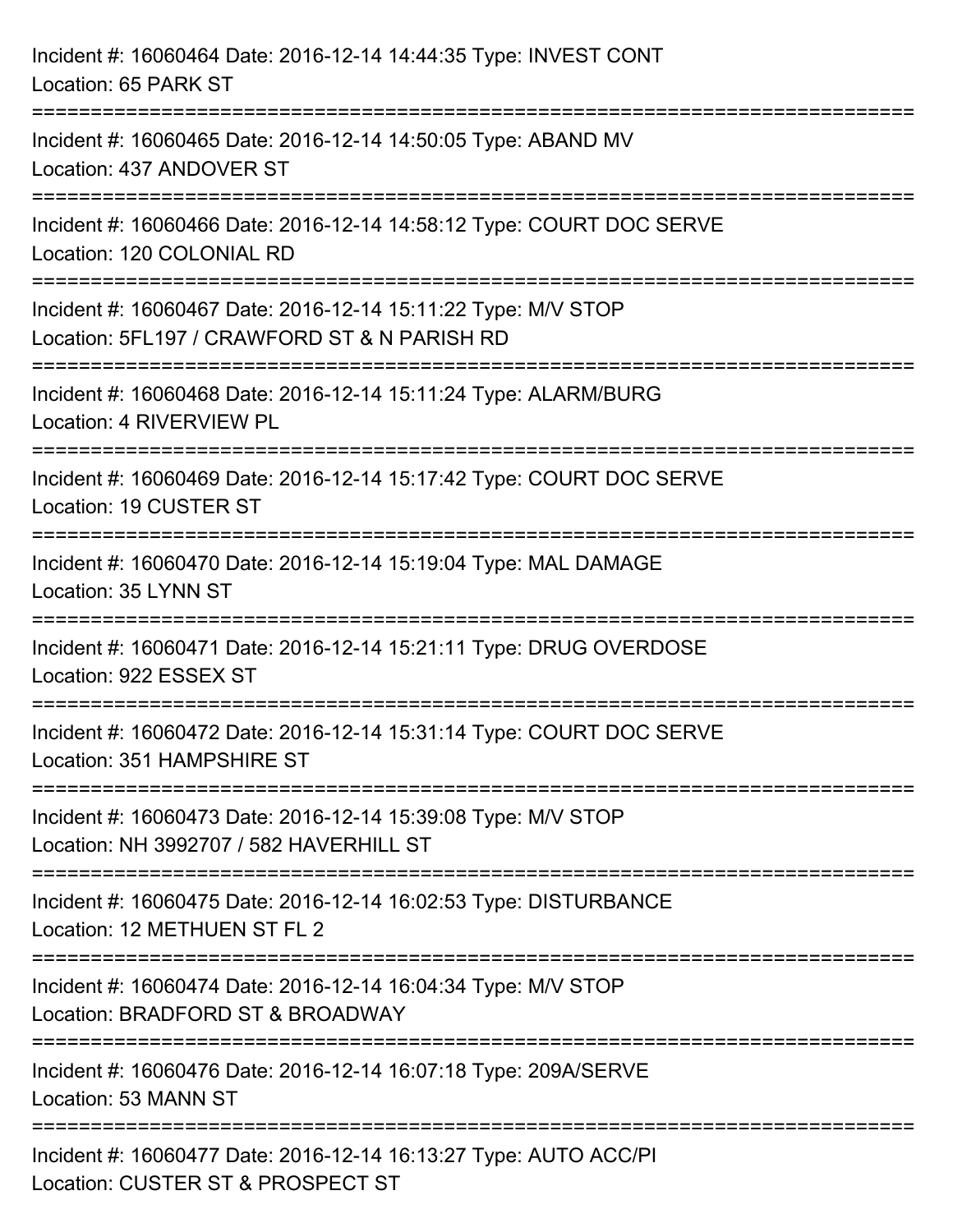| Incident #: 16060478 Date: 2016-12-14 16:22:19 Type: 209A/SERVE<br>Location: 67 WARREN ST                                                        |
|--------------------------------------------------------------------------------------------------------------------------------------------------|
| Incident #: 16060479 Date: 2016-12-14 16:23:14 Type: GENERAL SERV<br>Location: 248 BROADWAY #15                                                  |
| Incident #: 16060480 Date: 2016-12-14 16:25:34 Type: DOMESTIC/PAST<br>Location: GREATER LAWRENCE CLINIC / 700 ESSEX ST                           |
| Incident #: 16060481 Date: 2016-12-14 16:37:01 Type: 209A/SERVE<br>Location: 883 ESSEX ST                                                        |
| Incident #: 16060482 Date: 2016-12-14 16:38:12 Type: MAN DOWN<br>Location: 101 AMESBURY ST                                                       |
| Incident #: 16060483 Date: 2016-12-14 16:41:16 Type: E911 HANGUP<br>Location: 79 CROSS ST FL 3                                                   |
| Incident #: 16060484 Date: 2016-12-14 16:43:46 Type: A&B D/W PAST<br>Location: 29 PERRY AV                                                       |
| Incident #: 16060485 Date: 2016-12-14 16:45:26 Type: LARCENY/PAST<br>Location: 4 AYER RD                                                         |
| Incident #: 16060486 Date: 2016-12-14 16:53:05 Type: DISTURBANCE<br>Location: 82 AMHERST ST                                                      |
| Incident #: 16060487 Date: 2016-12-14 17:04:44 Type: SHOPLIFTING<br>Location: CVS PHARMACY / 266 BROADWAY<br>=================================== |
| Incident #: 16060488 Date: 2016-12-14 17:10:22 Type: STOL/MV/PAS<br>Location: HAVERHILL ST & WEST ST                                             |
| Incident #: 16060489 Date: 2016-12-14 17:21:25 Type: AUTO ACC/NO PI<br>Location: BRADFORD ST & HAMPSHIRE ST                                      |
| Incident #: 16060490 Date: 2016-12-14 17:22:31 Type: DISABLED MV<br>Location: CHICKERING ST & COLONIAL RD                                        |
| Incident #: 16060491 Date: 2016-12-14 17:26:20 Type: INVESTIGATION<br>Location: 165 WILOW                                                        |

===========================================================================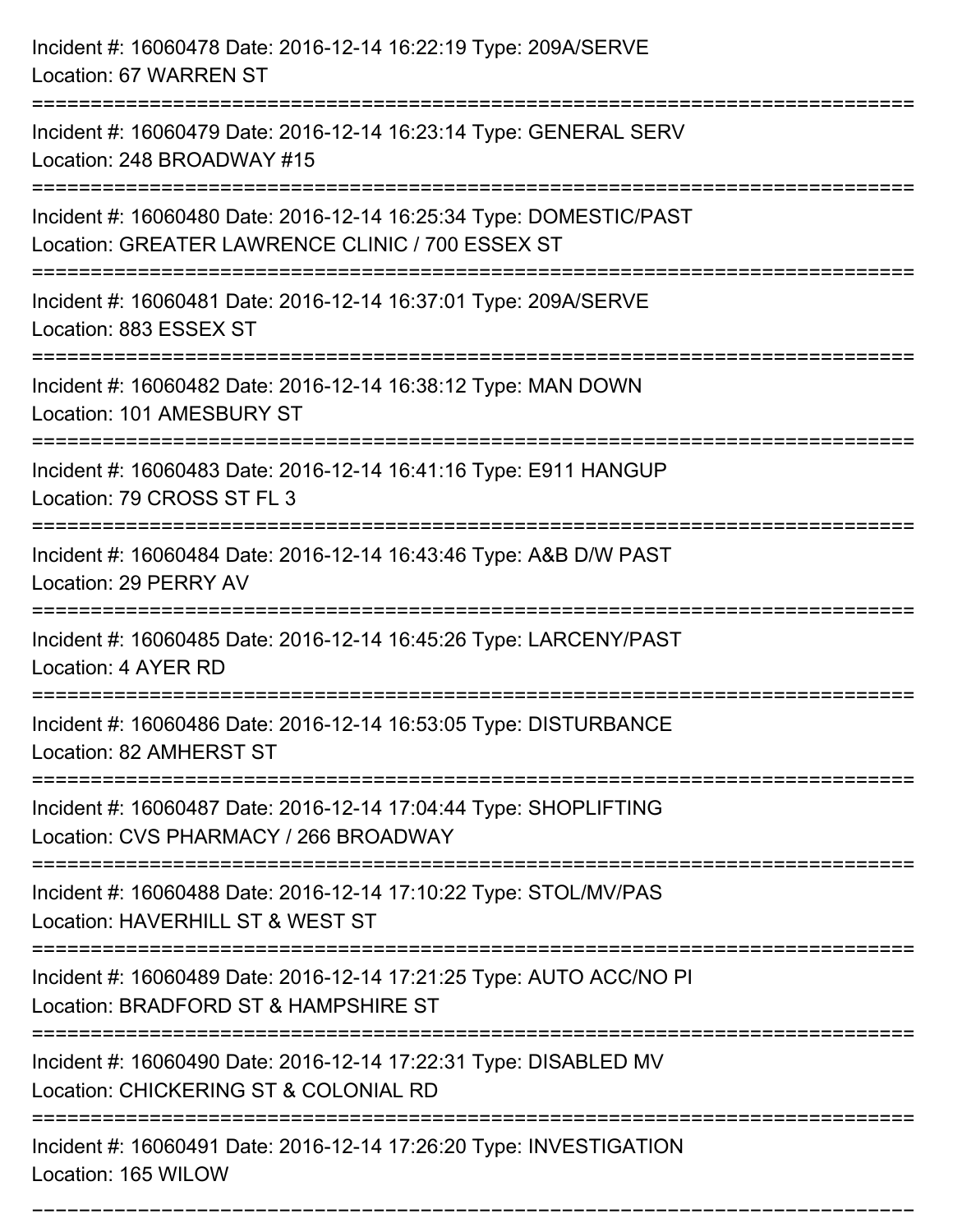| Incident #: 16060492 Date: 2016-12-14 17:40:52 Type: MISSING PERS<br>Location: 5 KLIER CT                |
|----------------------------------------------------------------------------------------------------------|
| Incident #: 16060493 Date: 2016-12-14 18:03:00 Type: M/V STOP<br>Location: FRANKLIN ST & LOWELL ST       |
| Incident #: 16060494 Date: 2016-12-14 18:14:28 Type: INVEST CONT<br>Location: 248 BROADWAY               |
| Incident #: 16060495 Date: 2016-12-14 18:16:43 Type: INVESTIGATION<br>Location: 82 AMHERST ST            |
| Incident #: 16060496 Date: 2016-12-14 18:20:55 Type: KEEP PEACE<br>Location: 46 MORTON ST                |
| Incident #: 16060497 Date: 2016-12-14 18:32:43 Type: DRUG VIO<br>Location: 19 LOGAN ST                   |
| Incident #: 16060498 Date: 2016-12-14 18:41:38 Type: MISSING PERS<br>Location: AMESBURY ST & LAWRENCE ST |
| Incident #: 16060499 Date: 2016-12-14 18:48:15 Type: SHOTS FIRED<br>Location: 33 ALLSTON ST              |
| Incident #: 16060500 Date: 2016-12-14 18:59:47 Type: 209A/SERVE<br>Location: 7 MONMOUTH ST               |
| Incident #: 16060501 Date: 2016-12-14 19:15:13 Type: DOMESTIC/PROG<br>Location: 36 HOBSON ST #2          |
| Incident #: 16060502 Date: 2016-12-14 19:21:05 Type: SHOTS FIRED<br>Location: 52 FOSTER ST               |
| Incident #: 16060503 Date: 2016-12-14 19:23:30 Type: INVEST CONT<br>Location: 529 LOWELL ST              |
| Incident #: 16060504 Date: 2016-12-14 20:12:50 Type: HIT & RUN M/V<br>Location: 16 EXETER ST             |
| Incident #: 16060505 Date: 2016-12-14 20:17:35 Type: SUS PERS/MV<br>Location: 13 STEVENS ST              |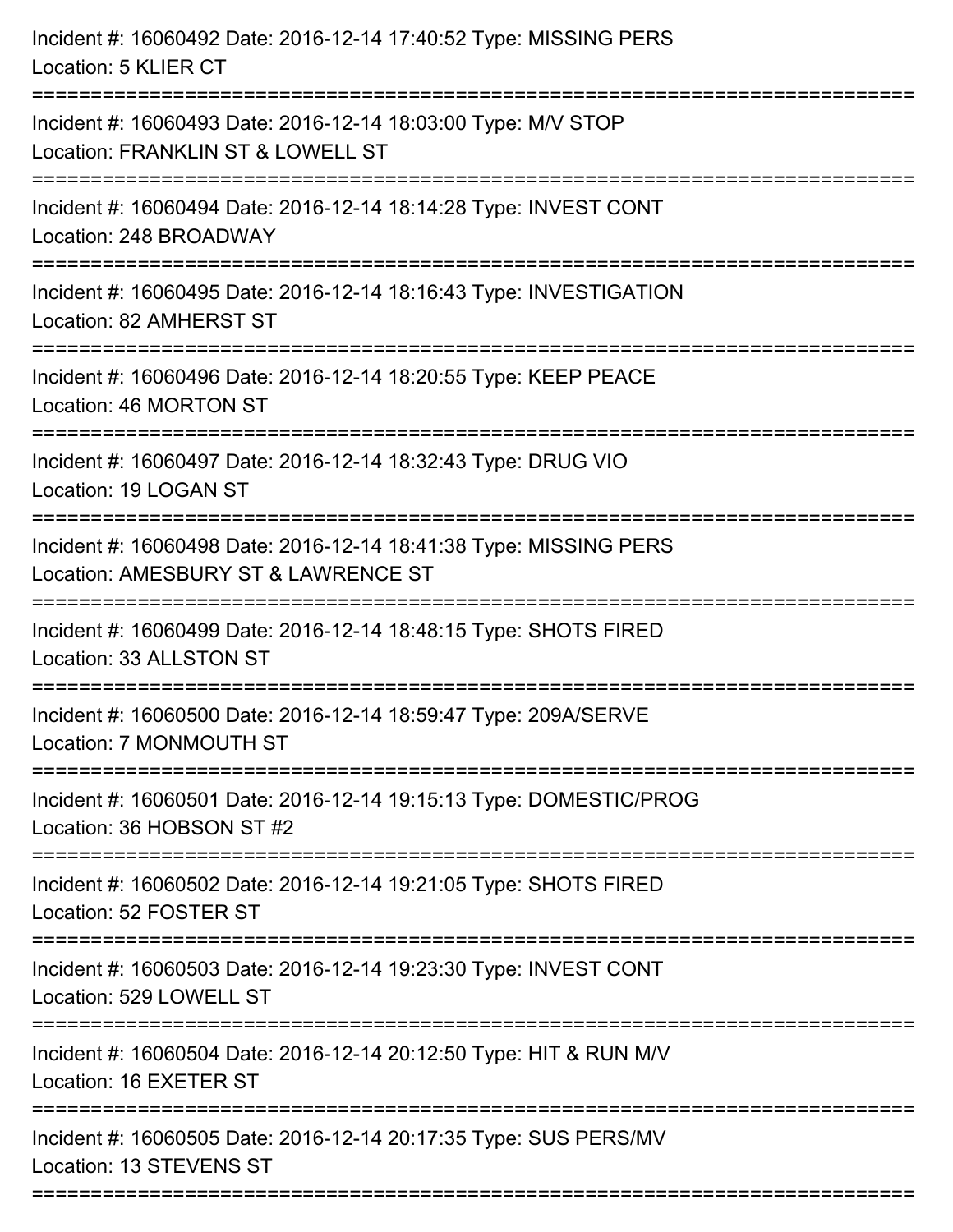Location: 438 MT VERNON ST

| Incident #: 16060507 Date: 2016-12-14 20:48:22 Type: MV/BLOCKING<br>Location: FARNHAM ST & FOSTER ST            |
|-----------------------------------------------------------------------------------------------------------------|
| Incident #: 16060508 Date: 2016-12-14 20:55:30 Type: MEDIC SUPPORT<br>Location: 10 ROWE ST                      |
| Incident #: 16060510 Date: 2016-12-14 21:02:41 Type: MISSING PERS<br>Location: 10 ABBOTT ST                     |
| Incident #: 16060509 Date: 2016-12-14 21:04:00 Type: M/V STOP<br>Location: MERRIMACK ST & PARKER ST             |
| Incident #: 16060511 Date: 2016-12-14 21:38:52 Type: M/V STOP<br>Location: S BROADWAY & WEARE ST                |
| Incident #: 16060512 Date: 2016-12-14 21:59:30 Type: TOW OF M/V<br>Location: 30 E LAUREL ST                     |
| Incident #: 16060513 Date: 2016-12-14 22:03:58 Type: M/V STOP<br>Location: 40 LAWRENCE ST                       |
| Incident #: 16060514 Date: 2016-12-14 22:04:55 Type: TOW/REPOSSED<br>Location: 133 BEACON ST                    |
| Incident #: 16060515 Date: 2016-12-14 22:05:14 Type: M/V STOP<br><b>Location: MARKET ST</b>                     |
| ===================<br>Incident #: 16060516 Date: 2016-12-14 22:06:38 Type: M/V STOP<br><b>Location: MAY ST</b> |
| Incident #: 16060517 Date: 2016-12-14 22:11:16 Type: M/V STOP<br>Location: MT VERNON ST & SPARKLE DR            |
| Incident #: 16060518 Date: 2016-12-14 22:16:43 Type: M/V STOP<br>Location: ARLINGTON ST & BROADWAY              |
| Incident #: 16060519 Date: 2016-12-14 22:17:29 Type: M/V STOP<br>Location: OSGOOD ST                            |
|                                                                                                                 |

Incident #: 16060520 Date: 2016 12 14 22:29:43 Type: M/V STOP